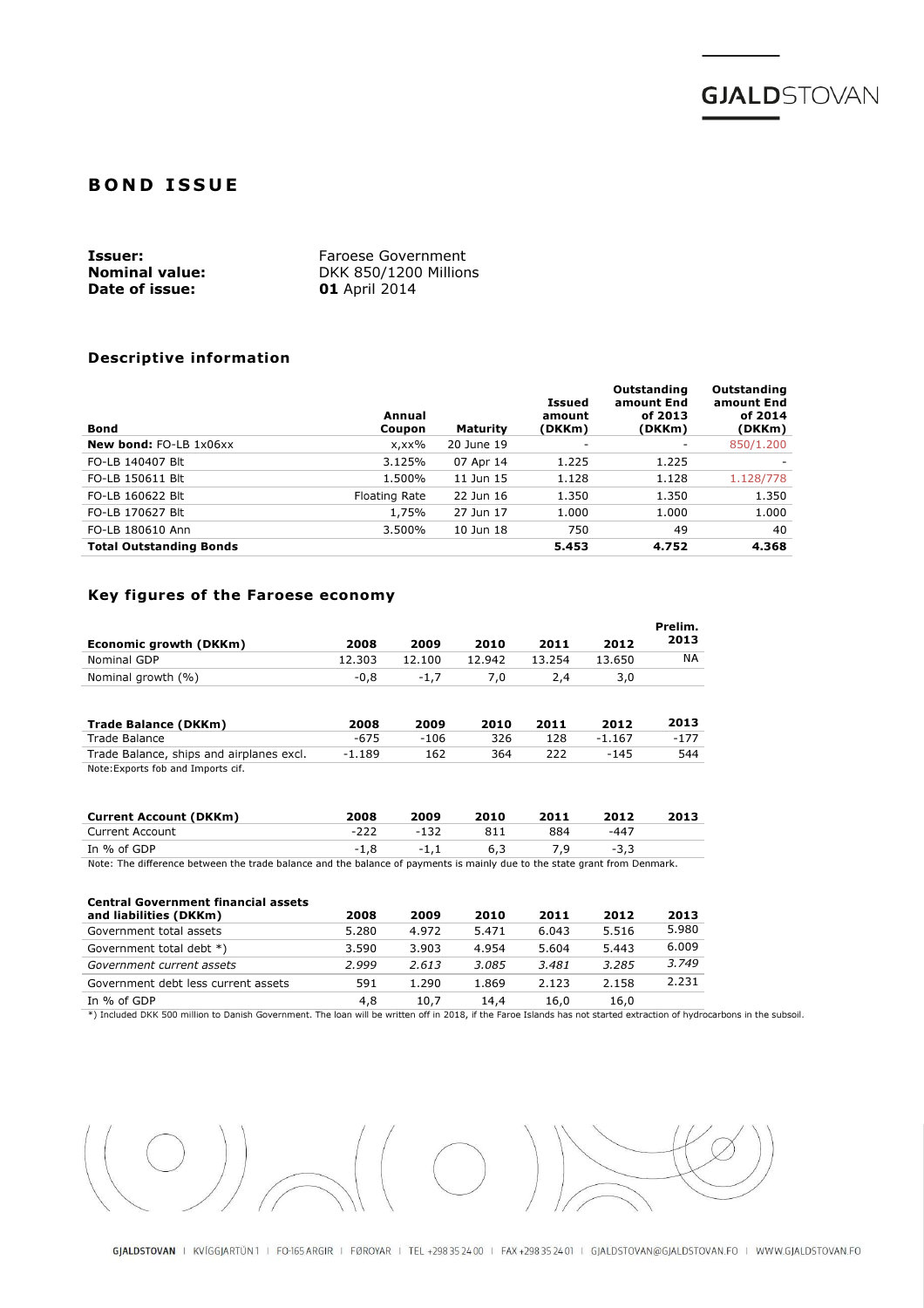| <b>Central Government Accounts (DKKm)</b>      | <b>Realized</b><br>2010 | <b>Realized</b><br>2011 | <b>Realized</b><br>2012 | Preliminary <sup>1)</sup><br>2013 | <b>Budaet</b><br>$2014^{2}$ |
|------------------------------------------------|-------------------------|-------------------------|-------------------------|-----------------------------------|-----------------------------|
| Taxes, direct                                  | 1.923                   | 2.118                   | 2.138                   | 2.185                             | 2.366                       |
| Taxes, indirect                                | 1.809                   | 1.792                   | 1.853                   | 1.829                             | 1.950                       |
| <b>Transfers from Denmark</b>                  | 655                     | 658                     | 660                     | 665                               | 678                         |
| Transfers from municipal. and gov. inst.       | 136                     | 130                     | 134                     | 145                               | 107                         |
| Sales of goods and services                    | 663                     | 686                     | 752                     | 793                               | 724                         |
| Revenue from fees                              | 84                      | 176                     | 148                     | 224                               | 210                         |
| Other                                          | 29                      | 91                      | 36                      | 40                                | 33                          |
| Operating revenues, ex. interest               | 5.299                   | 5.651                   | 5.721                   | 5.881                             | 6.068                       |
| Personel cost                                  | $-2.190$                | $-2.196$                | $-2.185$                | $-2.232$                          | $-2.402$                    |
| Transfers to individuals                       | $-1.578$                | $-1.534$                | $-1.562$                | $-1.587$                          | $-1.612$                    |
| Other transfers                                | $-393$                  | $-484$                  | $-480$                  | $-547$                            | $-485$                      |
| Purchase of goods and services                 | $-1.243$                | $-1.275$                | $-1.330$                | $-1.370$                          | $-1.217$                    |
| Other expenses                                 | $-284$                  | $-259$                  | $-267$                  | $-279$                            | $-282$                      |
| Operating expenses, ex. interest               | $-5.687$                | $-5.749$                | $-5.824$                | $-6.015$                          | $-5.998$                    |
| <b>Primary Operating Balance</b>               | -388                    | $-98$                   | $-103$                  | $-134$                            | 70                          |
| Interest income and dividends                  | 153                     | 155                     | 142                     | 94                                | 98                          |
| Interest expenses                              | $-184$                  | $-176$                  | $-179$                  | $-142$                            | $-113$                      |
| <b>Operating Balance</b>                       | $-420$                  | $-118$                  | $-139$                  | $-182$                            | 55                          |
| Sale of fixed assets                           | 4                       | $\overline{2}$          | 2                       | 13                                | 29                          |
| Capital revenues from Denmark                  |                         | 97                      | 51                      | 80                                | 52                          |
| Repayments of loans, domestic                  | 86                      | 17                      | 20                      | 17                                | 21                          |
| Repayments of loans, Iceland                   |                         |                         | 300                     |                                   |                             |
| Abolishment of Landsbanki Føroya               |                         |                         |                         | 164                               |                             |
| <b>Total capital revenues</b>                  | 90                      | 116                     | 373                     | 274                               | 102                         |
| Construction of fixed capital                  | $-138$                  | $-129$                  | $-173$                  | $-233$                            | $-269$                      |
| Appropriations transferred from previous years |                         |                         |                         |                                   | $-179$                      |
| Acquisition of fixed capital                   | $-17$                   | $-17$                   | $-10$                   | $-10$                             | $-19$                       |
| Injection of cap. into publ. Ltd.'s            |                         | $-97$                   | $-51$                   | -83                               | $-67$                       |
| Net lending, domestic                          | $-81$                   | $-66$                   | $-32$                   | $-13$                             | $-21$                       |
| <b>Total capital expenses</b>                  | $-237$                  | $-310$                  | $-265$                  | $-340$                            | $-555$                      |
| Financing surplus/deficit                      | $-566$                  | $-312$                  | $-31$                   | $-248$                            | $-398$                      |
| Debt repayment                                 | $-570$                  | $-712$                  | $-1.220$                | $-434$                            | $-1.390$                    |
| Gross financing surplus/deficit                | $-1.136$                | $-1.024$                | $-1.251$                | $-682$                            | $-1.788$                    |
| New borrowing                                  | 1.650                   | 1.350                   | 1.128                   | 1.000                             | 1.000                       |
| Net financing surplus/deficit                  | 514                     | 326                     | $-123$                  | $-318$                            | $-788$                      |

1)Realized as February the 27th but unaudited

2)Fiscal Act as approved by the parliament in December 2013.

| <b>Population and labour force</b>    | 2008   | 2009   | 2010   | 2011   | 2012   | 2013   |
|---------------------------------------|--------|--------|--------|--------|--------|--------|
| Population by end of year             | 48.702 | 48.568 | 48.515 | 48.284 | 48.197 | 48.267 |
| Labour force (Oct.)                   | 28.162 | 27.235 | 26.937 | 25.803 | 27.066 | 27.263 |
| Unemployment rate (Oct.)              | 1,3    | 4,6    | 5,3    | 6,5    | 4,7    | 3,8    |
| Population 2013: End of November 2013 |        |        |        |        |        |        |
| <b>Consumer Price Index</b>           | 2008   | 2009   | 2010   | 2011   | 2012   | 2013   |
| CPI in % $(q4/q4)$ previous year)     | 4,6    | $-2.1$ | 1,1    | 2.7    | 1,7    | $-1,6$ |

### Comments

Political status:

The Faroe Islands are a self governing area within the Kingdom of Denmark. The Faroe Islands are in monetary union with Denmark.

### Credit rating:

March 4<sup>th</sup> 2008 Moody's Investors Service assigned The Faroese Government a first time rating. The foreign currency rating was Aa2 with stable outlook.